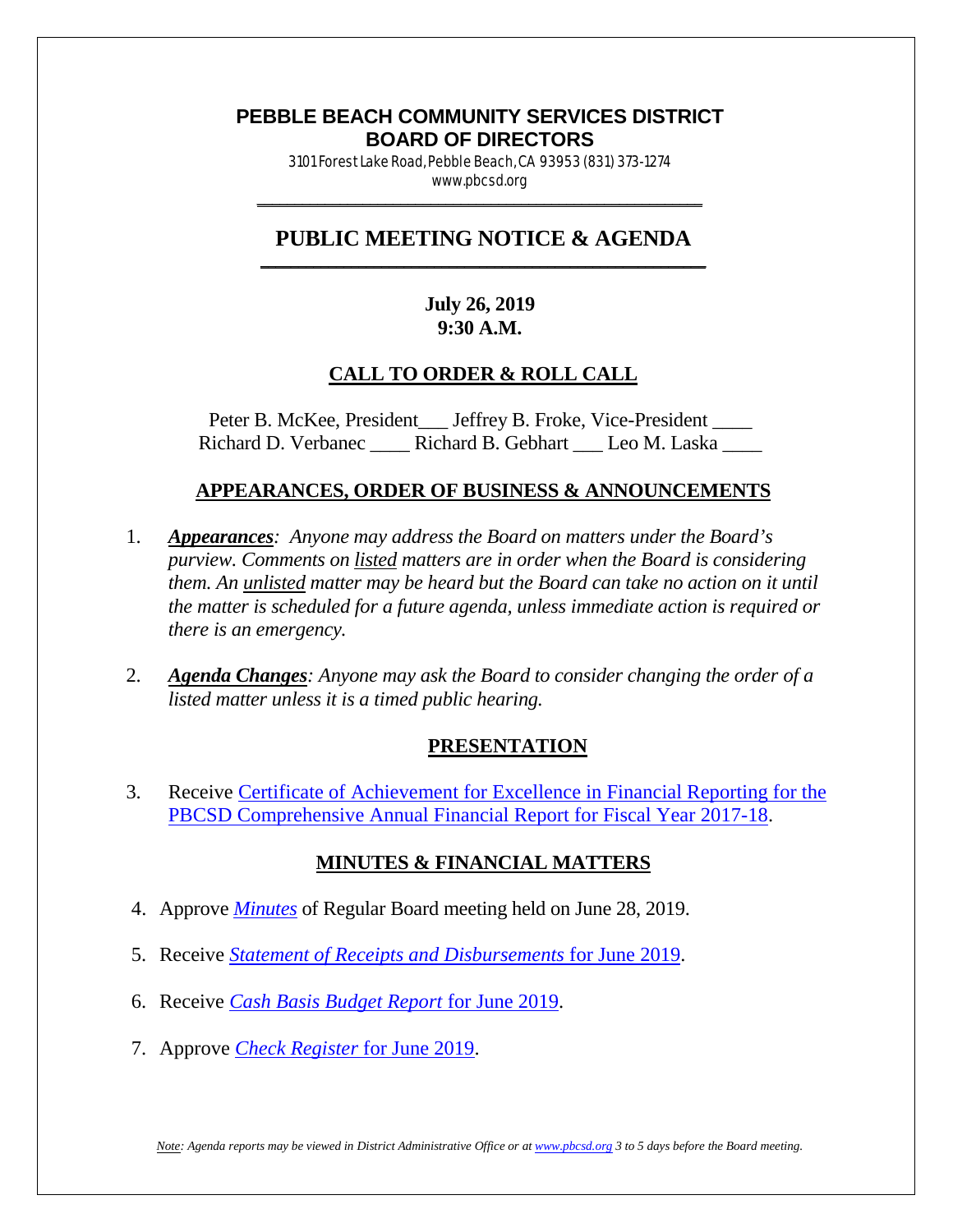## **FIRE DEPARTMENT**

- 8. Receive [Fire Chief's monthly report of Fire Department](http://pbcsd.org/wp-content/uploads/pbcsd/meetings/board/2019/2019-07-26/08-Fire-Chiefs-Monthly-Report-for-Fire-Department-June-15-to-July-19-2019.pdf) operations, training and fire prevention.
- 9. Review status of Monterey County [Emergency Medical Services Issues.](http://pbcsd.org/wp-content/uploads/pbcsd/meetings/board/2019/2019-07-26/09-Status-of-Monterey-County-Emergency-Medical-Services-Issues.pdf)
- 10.Adopt *[Resolution 19-17](http://pbcsd.org/wp-content/uploads/pbcsd/meetings/board/2019/2019-07-26/10-RES-19-17-MOU-for-Sharing-Staff-Position-Costs-with-Cypress-Carmel-Highlands-Fire-Protection-Districts.pdf)* approving Memorandum of Understanding for Sharing Staff Position Costs with Cypress and Carmel Highlands Fire Protection Districts.
- 11.Adopt *[Resolution 19-18](http://pbcsd.org/wp-content/uploads/pbcsd/meetings/board/2019/2019-07-26/11-RES-19-18-MOU-for-Sharing-Joint-Program-Costs-with-Cypress-Carmel-Highlands-Fire-Protection-Districts.pdf)* approving Memorandum of Understanding for Sharing Joint Program Costs with Cypress and Carmel Highlands Fire Protection Districts.

## **MAINTENANCE, ENGINEERING & CONSTRUCTION**

- 12. Receive monthly utilities [operations and maintenance report](http://pbcsd.org/wp-content/uploads/pbcsd/meetings/board/2019/2019-07-26/12-Operations-Maintenance-Report-for-July-2019.pdf) for wastewater collection, treatment and disposal and recycled water distribution systems.
- 13. Receive status report regarding active [PBCSD capital improvement projects.](http://pbcsd.org/wp-content/uploads/pbcsd/meetings/board/2019/2019-07-26/13-Capital-Improvement-Projects-Report-for-July-2019.pdf)
- 14. Approve [budget increase for new reclamation project well project](http://pbcsd.org/wp-content/uploads/pbcsd/meetings/board/2019/2019-07-26/14-Budget-Incresase-for-New-Reclamation-Project-Well-Project-for-Pumping-Equipment-and-Piping-to-Connect-to-Wastewater-Collection-System.pdf) for pumping equipment and piping to connect to wastewater collection system.
- 15. Adopt *Resolution 19-19* approving Project Assignment No. 40 with E2 Engineering for engineering services for Reclamation Water Storage Tank Project.
- 16. Receive [Carmel Area Wastewater District reports](http://pbcsd.org/wp-content/uploads/pbcsd/meetings/board/2019/2019-07-26/16-CAWD-Board-Meeting-Agenda-Reports-July-2019.pdf) and information concerning matters of mutual interest to PBCSD and CAWD:
	- A. Report from Director Froke on July 25, 2019 CAWD Board meeting
	- B. Assign Director Gebhart to attend CAWD Board of Directors meeting scheduled for Thursday, August 29, 2019 at 3945 Rio Rd., Carmel.

# **SOLID WASTE MANAGEMENT**

17. Receive [report regarding Monterey Regional Waste Management District](http://pbcsd.org/wp-content/uploads/pbcsd/meetings/board/2019/2019-07-26/17-MRWMD-Board-Meeting-Agendas-GM-Report.pdf)  [\(MRWMD\) Board meeting held on July](http://pbcsd.org/wp-content/uploads/pbcsd/meetings/board/2019/2019-07-26/17-MRWMD-Board-Meeting-Agendas-GM-Report.pdf) 19, 2019.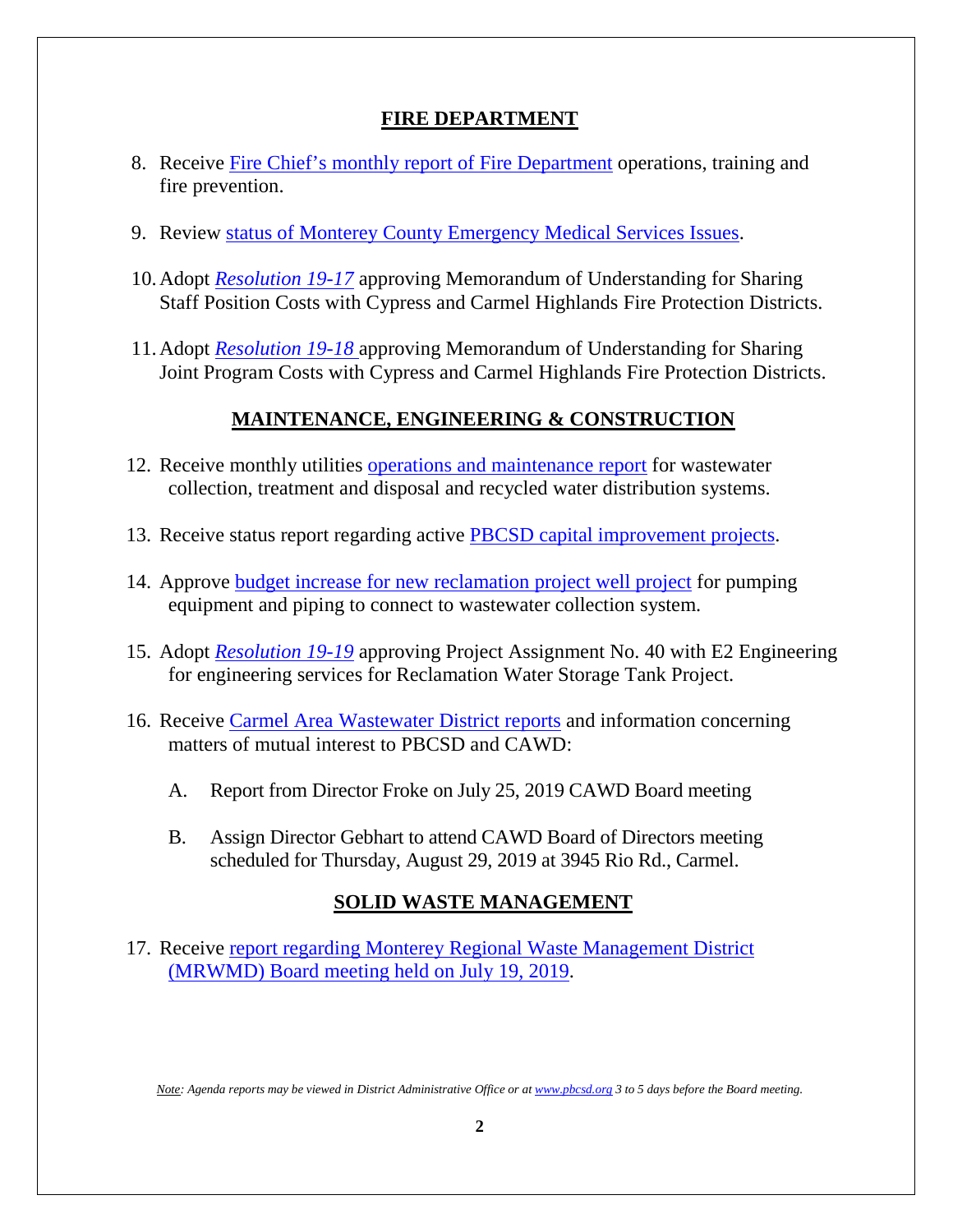# **LAW ENFORCEMENT**

18. Receive [Law Enforcement Program Status Report for quarter ending June](http://pbcsd.org/wp-content/uploads/pbcsd/meetings/board/2019/2019-07-26/18-Law-Enforcement-Program-Status-Report-for-Quarter-Ending-June-30-2019.pdf) 30, 2019.

## **GENERAL GOVERNMENT**

- 19. Receive [report on July 16, 2019 meeting of the Special Districts Association of](http://pbcsd.org/wp-content/uploads/pbcsd/meetings/board/2019/2019-07-26/19-Special-Districts-Association-Monterey-County-Meeting-on-July-16-2019.pdf)  [Monterey County.](http://pbcsd.org/wp-content/uploads/pbcsd/meetings/board/2019/2019-07-26/19-Special-Districts-Association-Monterey-County-Meeting-on-July-16-2019.pdf)
- 20. Adopt *[Resolution 19-20](http://pbcsd.org/wp-content/uploads/pbcsd/meetings/board/2019/2019-07-26/20-RES-19-20-Declaring-Surplus-and-Authorizing-Disposal-of-Certain-District-Property.pdf)* declaring certain District property surplus and authorizing its disposal.
- 21. Provide direction for General Manager to cast [ballot for California](http://pbcsd.org/wp-content/uploads/pbcsd/meetings/board/2019/2019-07-26/21-Ballot-for-CSDA-Board-of-Directors-for-Coastal-Network-Seat-B.pdf) Special Districts [Association Board of Directors for Coastal Network, Seat B.](http://pbcsd.org/wp-content/uploads/pbcsd/meetings/board/2019/2019-07-26/21-Ballot-for-CSDA-Board-of-Directors-for-Coastal-Network-Seat-B.pdf)
- 22. Consider cancelling August  $30<sup>th</sup>$  Board Meeting.

## **MISCELLANEOUS INFORMATION AND COMMUNICATIONS**

- 23. *This time is reserved for receiving miscellaneous written and oral communications. The Board will take no action on any matter not listed on the agenda except to instruct staff to review the matter and/or include it in a future Board meeting agenda, if desired.*
	- A. General Manager Report.
	- B. Questions from Directors or staff seeking clarification of matters within purview of the District.
	- C. Reports or announcements from Board President, Directors or staff concerning their activities and/or meetings or conferences attended.
		- The next meeting of the Board of Directors of the **Carmel Area Wastewater District** will be held on **Thursday, August 29, 2019 at 9:00 a.m.** (*Director Gebhart representing PBCSD Board of Directors).*
		- The next regular meeting of the Board of Directors of the **Monterey Regional Waste Management District** will be held on **Friday, August 23, 2019 at 9:30 a.m.** (*Director Laska representing PBCSD).*
		- The next regular meeting of the **Reclamation Management Committee** will be held on **Wednesday, November 6, 2019 at 9:30 a.m.** *(Directors Verbanec and McKee representing PBCSD).*